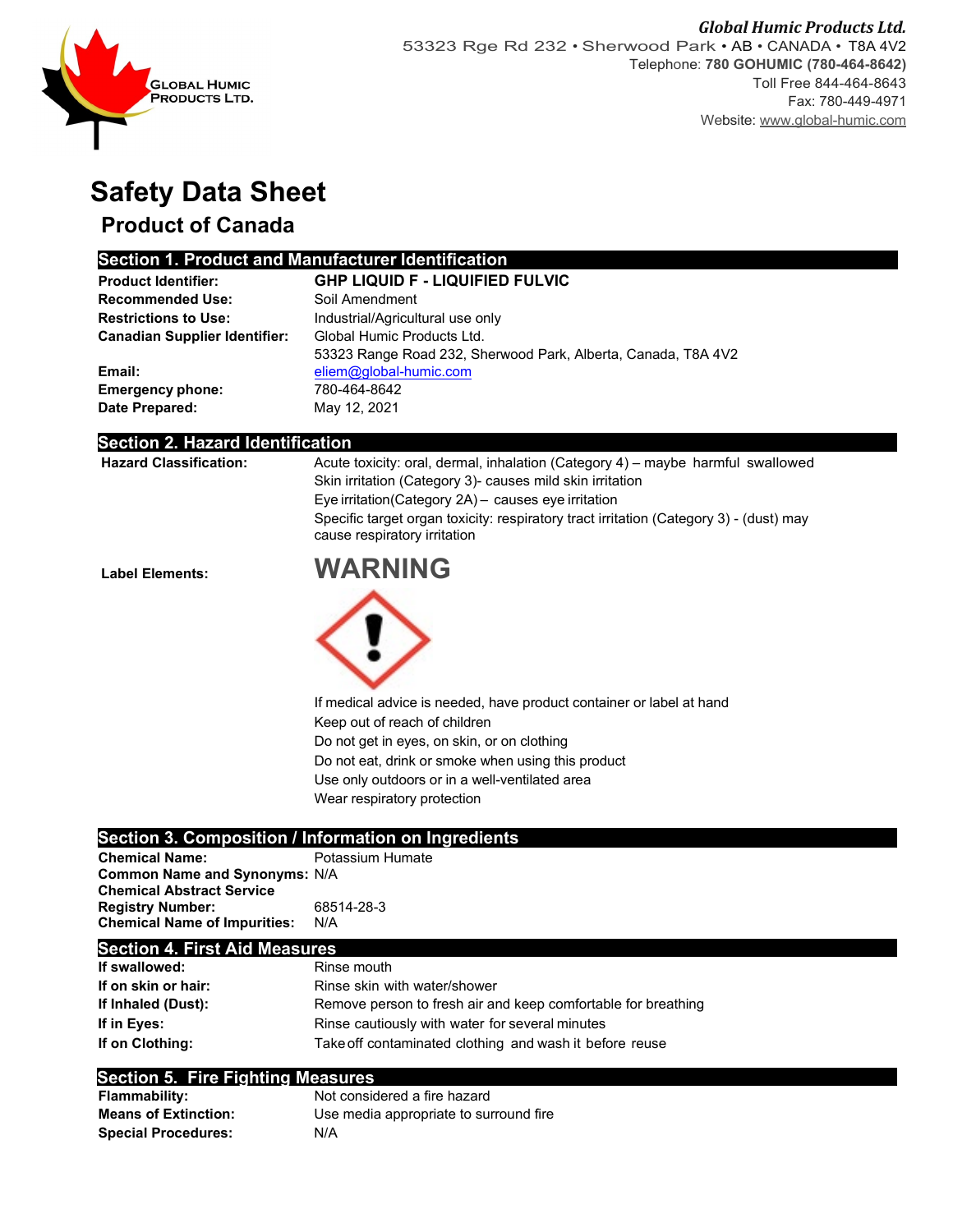## Safety Data Sheet

| <b>Section 6. Accidental Release Measures</b>                                                                                                                                                                                                  |                                                                                                                                                                                   |
|------------------------------------------------------------------------------------------------------------------------------------------------------------------------------------------------------------------------------------------------|-----------------------------------------------------------------------------------------------------------------------------------------------------------------------------------|
| Cleaning:                                                                                                                                                                                                                                      | Wash with water and contain, notify appropriate authorities when released toenvironment<br>occurs.                                                                                |
| <b>Containment:</b>                                                                                                                                                                                                                            | Storage containers                                                                                                                                                                |
| <b>Section 7. Handling and Storage</b>                                                                                                                                                                                                         |                                                                                                                                                                                   |
| Handling:<br>Storage:                                                                                                                                                                                                                          | Ordinary liquid material transfer and storage equipment (pumps, etc.)<br>Store in a dry place, closed container, at temperatures not exceeding 50°C or below<br>freezing          |
|                                                                                                                                                                                                                                                | <b>Section 8. Exposure Controls / Personal Protection</b>                                                                                                                         |
| <b>Personal Protective</b><br>Equipment:                                                                                                                                                                                                       | <b>Respiratory Protection</b> – not required in fresh air or good ventilation<br>Protective Gloves - wear loose fitting gloves<br>Eye protection - goggles required when spraying |
| <b>Section 9. Physical and Chemical Properties</b>                                                                                                                                                                                             |                                                                                                                                                                                   |
| <b>Physical State:</b><br>Odor:                                                                                                                                                                                                                | Liquid<br>Odorless                                                                                                                                                                |
| <b>Odor Threshold:</b><br><b>Vapor Pressure:</b>                                                                                                                                                                                               | N/A<br>N/A                                                                                                                                                                        |
| <b>Vapor Density:</b><br><b>Evaporation Rate:</b>                                                                                                                                                                                              | N/A<br>N/A                                                                                                                                                                        |
| <b>Boiling Point:</b><br>pH:                                                                                                                                                                                                                   | 76 °C<br>$5.7 - 6.7$                                                                                                                                                              |
| Appearance:<br><b>Specific Gravity:</b><br><b>Coefficient of Water /Oil Distribution:</b>                                                                                                                                                      | <b>Black</b><br>1.02<br>N/A                                                                                                                                                       |
| <b>Moisture:</b>                                                                                                                                                                                                                               | 98%                                                                                                                                                                               |
| <b>Section 10. Stability and Reactivity</b>                                                                                                                                                                                                    |                                                                                                                                                                                   |
| <b>Chemical Stability:</b><br>Incompatibility with other Substances:<br><b>Minimum Ignition Temperature:</b><br><b>Minimum Explosive Concentration:</b><br><b>Minimum Ignition Energy:</b><br><b>Susceptibility to Spontaneous Combustion:</b> | Stable under ambient conditions<br>Non-reactive<br>N/A<br>N/A<br>N/A<br>N/A                                                                                                       |
| <b>Section 11. Toxicological Information</b>                                                                                                                                                                                                   |                                                                                                                                                                                   |
| <b>Lethal Dose:</b><br><b>Lethal Concentration:</b><br><b>Routes of Exposure:</b><br>Effects of Repeated (Chronic) Exposure: N/A                                                                                                               | N/A<br>N/A<br>Ingestion, skin contact, eye contact, inhalation<br>Significant Laboratory Data with Possible Relevance to Human Health Hazard Evaluation: N/A                      |
| <b>Section 12. Ecological Information</b>                                                                                                                                                                                                      |                                                                                                                                                                                   |
| <b>Ecological Concerns:</b>                                                                                                                                                                                                                    | N/A                                                                                                                                                                               |
| <b>Section 13. Disposal Considerations</b>                                                                                                                                                                                                     |                                                                                                                                                                                   |
| Disposal:                                                                                                                                                                                                                                      | In accordance with applicable environmental regulations, landfills                                                                                                                |

### **Section 14. Transportation Information**

**Department of Transportation:** Not considered hazardous material